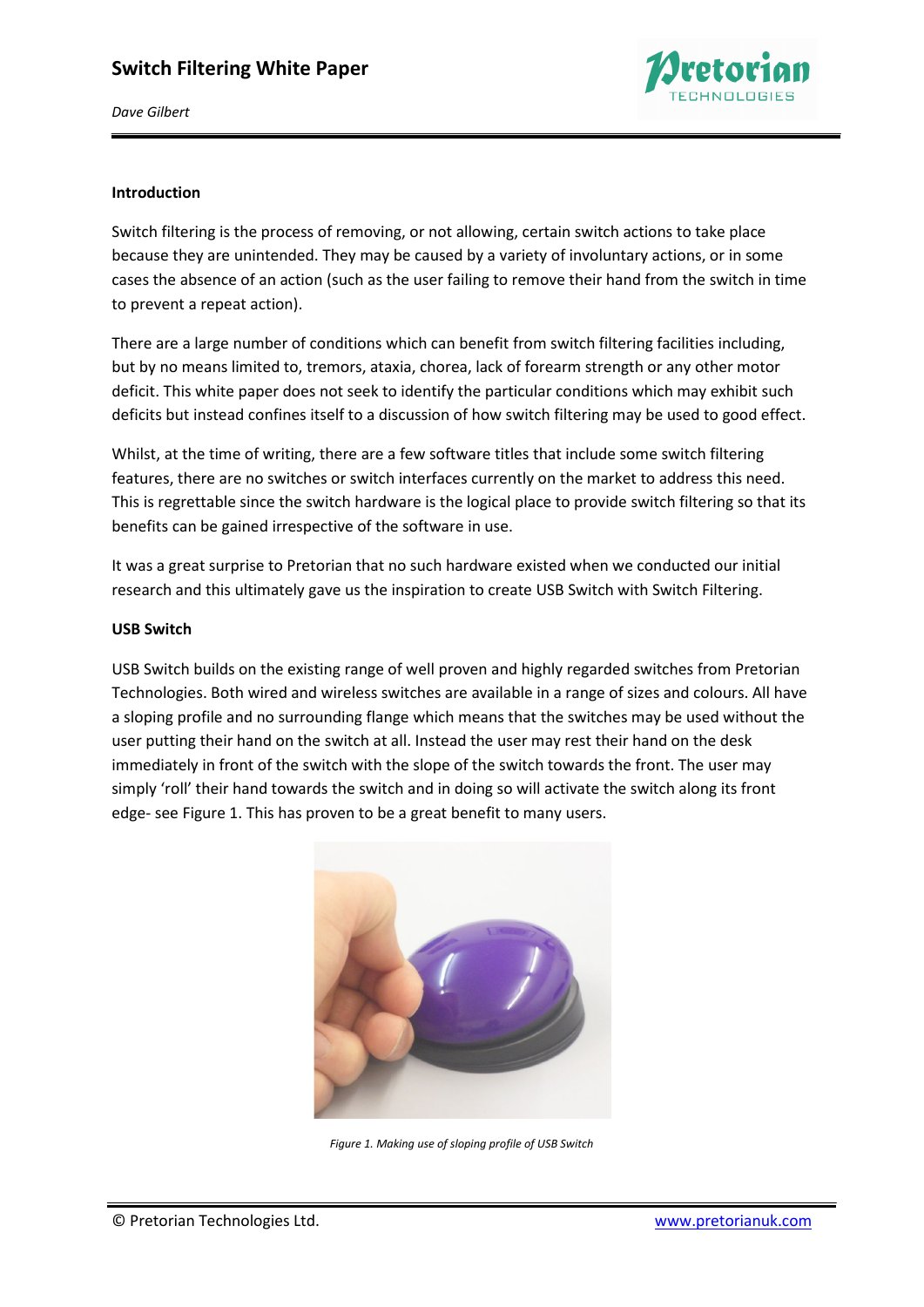

*Dave Gilbert* 

USB Switch takes this one stage further by providing the switch interface within the switch itself, meaning that it may be plugged directly into a USB socket, rendering switch interface boxes obsolete. The unit ships with a standard USB lead (often referred to as a camera cable) which allows it to be directly connected to a PC, Mac or Chromebook. Simply by changing the cable to one terminating in a USB-micro plug, it can also be used with many Android tablet computers. Users of Apple iDevices should purchase the very similar iSwitch from Pretorian Technologies.

As well as the main switch, a pair of 3.5mm sockets is also provided on the rear of USB Switch, allowing it to support three switches in all. Each of the three switches can be programmed to a different function using the intuitive display and programming buttons on the base of the unit. Any combination of mouse, keyboard and gamepad functions can be programmed, the precise list of 24 functions having been honed on the company's highly successful SimplyWorks wireless products over a number of years.

Typically, switches of this kind are used to access switch adapted software/apps and as such, functions such as *space*, *enter, left click* and *right click* are very popular. The unit also includes *~1* and *~3* to offer compatibility with some Android apps as well as a host of other functions.

Each of the three switches (one internal, up to two external) can benefit from the Switch Filtering features that are built in to USB Switch. Although all of these features are set to 'off' when shipped from our factory, they may easily be engaged at any point. The unit has an internal non-volatile memory to retain these settings even when it is unplugged or the computer powered down.

To gain access to these features, simply press and hold the 'Channel' button on the base of the unit and the user will be taken through a series of menus, allowing the current setting of each feature to be viewed and changes made as necessary.

The following sections take each switch filtering parameter in turn, describing how each works and giving example applications:

## **Switch Acceptance Delay**

This is the minimum time for which the switch must be pressed, and remain pressed, before the switch action will be recognised as a valid press. If any single press lasts less than the selected period, the switch action is simply filtered out and no switch action passed to the host computer. Only if the switch press time exceeds the selected period will the switch action be passed to the computer.

Referring to Figure 2, the initial switch cycle is less than the chosen period and is ignored. Only the second cycle is greater than the chosen period and is passed on to the computer. Note that once the second switch press has been accepted, the switch action lasts for as long as the switch remains pressed.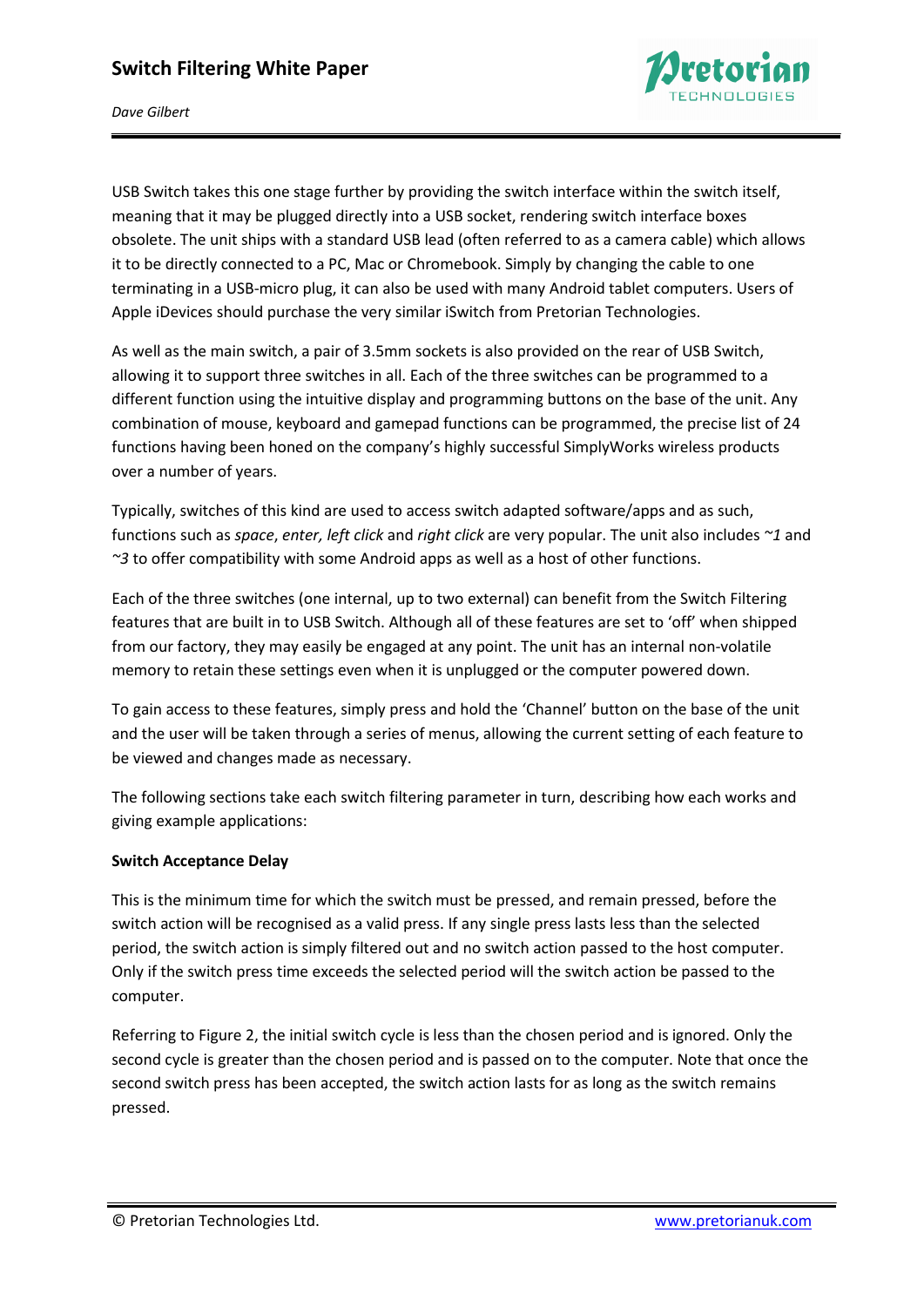

*Dave Gilbert* 



*Figure 2. Effect of Switch Acceptance Delay* 

This feature has the effect of filtering out initial, unintentional switch presses so that the switch action is not passed to the computer until the user's hand has come to rest permanently on the switch top. This eliminates the chance of additional switch actions being recognised by the host computer.

Referring again to Figure 2, without switch filtering two separate switch actions would have taken place. This would have resulted in the user scanning on one place further than intended, which would inevitably lead to user frustration.

The Acceptance Delay can be set to zero (off), 0.1 sec, 0.2 sec, 0.5 sec, 1.0 sec, 1.5 sec or 2 sec, allowing it to be 'tuned' to the particular user's needs. It is advisable to start with relatively short delay periods initially, such as 0.2 sec and then adjust as the need arises.

There are a host of different conditions which can benefit from this particular setting, although it is important to note that the user should have relatively good aim to get maximum benefit. Users with poor aim would be unlikely to be able to press the switch for long enough to overcome the Acceptance Delay and therefore no switch actions would be recognised. Users with poor aim should instead make use of the Ignore After Release Time described in the next section of this document.

## **Ignore After Repeat Time**

This is the time for which any subsequent switch activity is ignored after it is initially released. If one or more inadvertent switch cycles take place due to a tremor as the user removes his or her hand, these may be filtered out so that they do not have an unintended effect on the software that the user is running.

Figure 3 shows the effect. Following the initial switch release, two further switch cycles are shown. The first switch cycle falls within the Ignore After Release Time and are therefore filtered out- its action not being passed on to the host computer.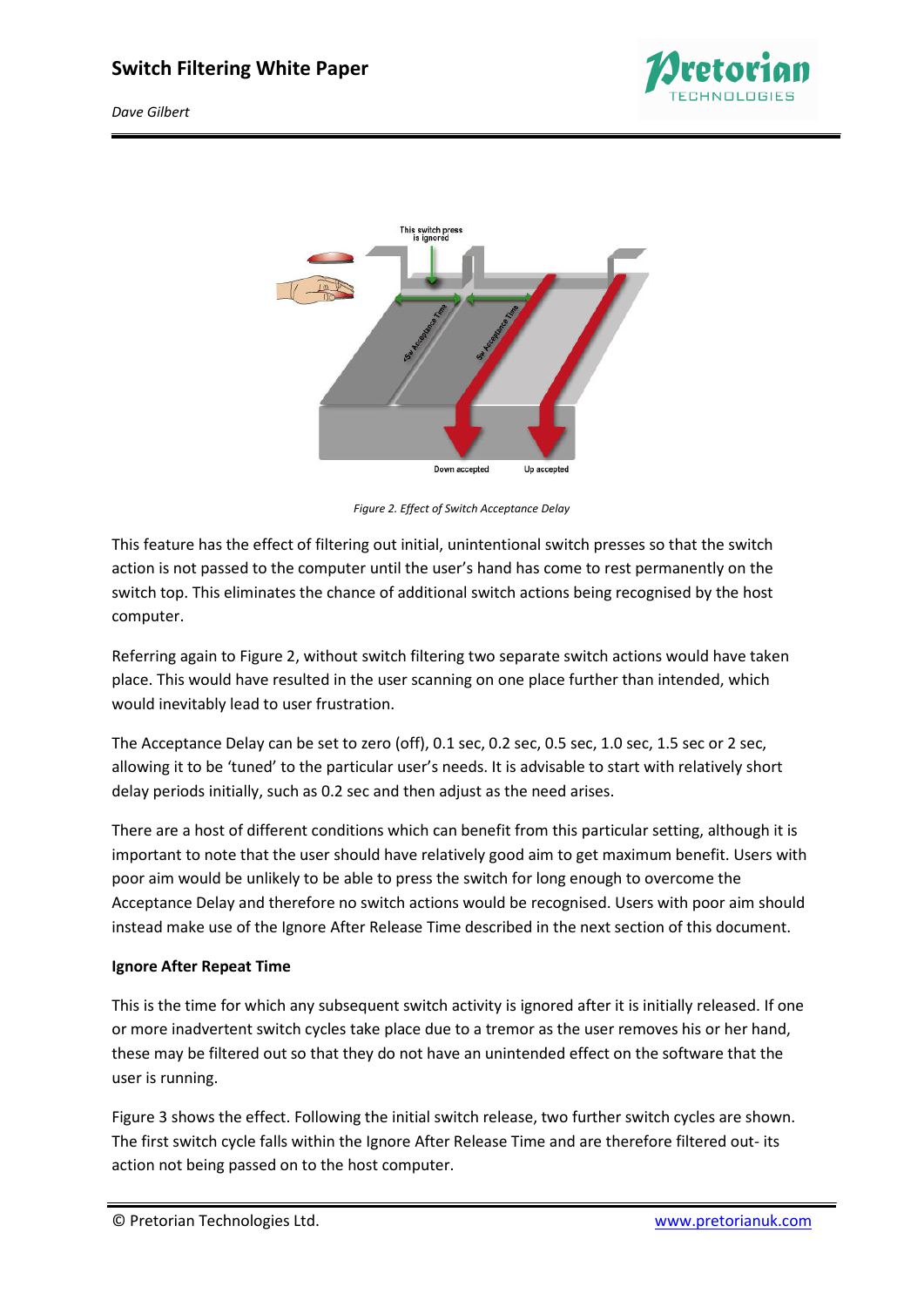

*Dave Gilbert* 



*Figure 3. Effect of Ignore After Repeat Time* 

Conversely, the second switch cycle is outside of the Ignore After Release Time and therefore qualifies as a valid switch event, its action being passed on to the computer. It is important to note that this switch cycle itself, as a qualifying switch cycle, is *also* followed by an Ignore After Release period, and so on.

On the face of it, the Switch Acceptance Delay and the Ignore After Release Times are very similar. However, because one acts before the switch event is accepted and the other acts afterwards each is appropriate to a different set of circumstances. It is unlikely that both settings will ever be required.

### **Maximum Press Time**

Users who have difficulty in removing their hand from the switch after a switch event, or those who have little forearm strength and tend to exert unintentional pressure on the switch due to the weight of their arm, will frequently benefit from the Maximum Press Time setting.

When set to a non-zero value, this feature passes to the computer a single switch event of a fixed duration no matter how long the switch is actually pressed for. Figure 4 shows the effect. Assuming no Switch Acceptance Delay is selected (recommended in most circumstances), the switch event occurs the moment the switch is first pressed and lasts for the duration given by the Maximum Press Time setting, i.e. 0.1 sec, 0.2 sec or 0.5 sec.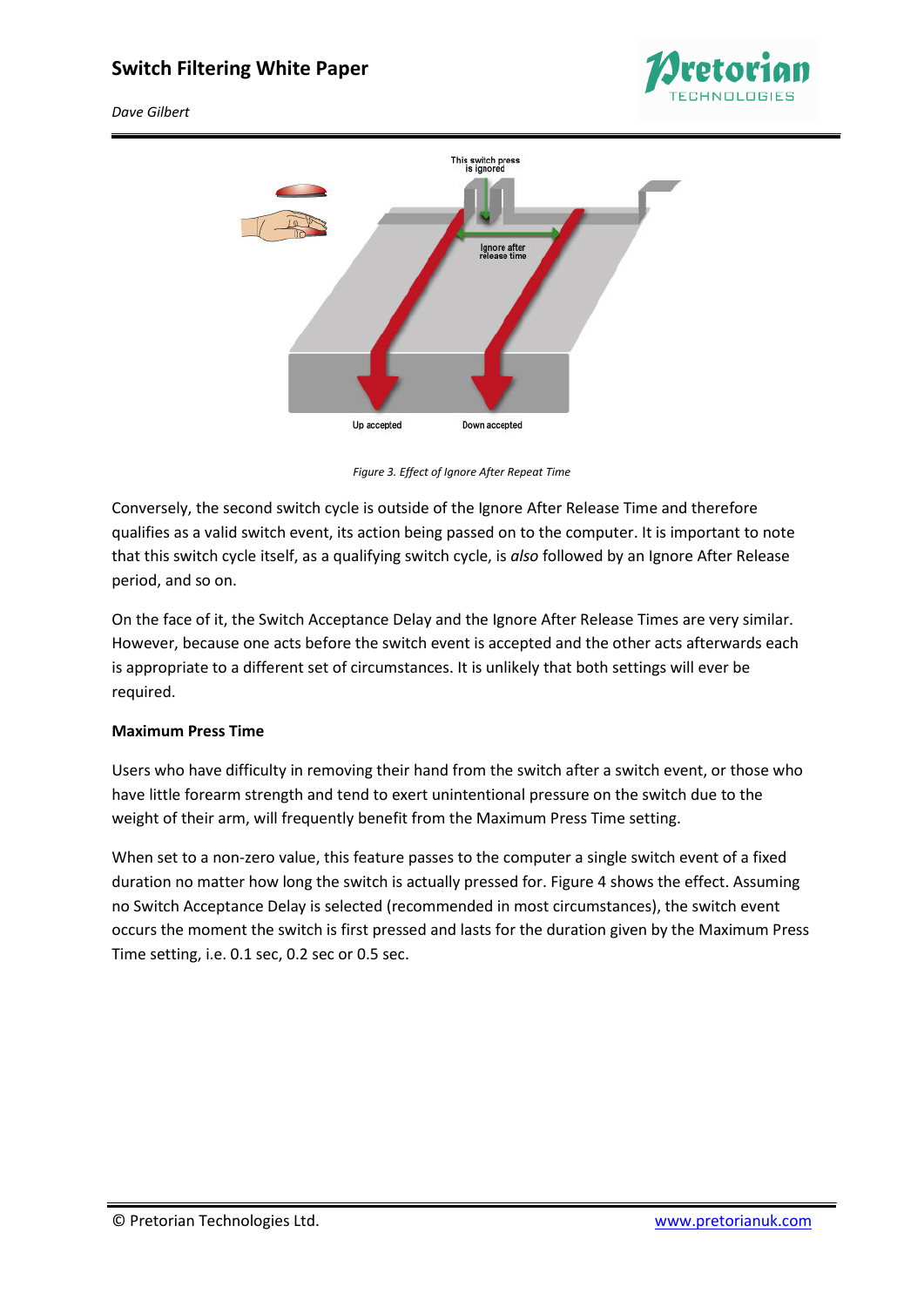

*Dave Gilbert* 



*Figure 4. Effect of Maximum Press Time* 

If, for example, the switch is to be used to scan a number of items, the Maximum Press Time will ensure that each press of the switch will result in just a single step scan event irrespective of how long the switch is pressed for.

If there is a possibility of multiple switch events when the switch is released, due to laboured removal of the user's hand, then an amount of Ignore After Release Time is recommended.

The above discussion exemplifies a very important aspect of the multiple features that USB Switch offers- all of the key features can coexist. This allows almost infinite permutations of the features which can prove invaluable in setting up the switch to suit complex needs.

## **Auto-Repeat Setting**

In some respects this setting is the opposite of the Maximum Press Time setting. Whereas the Maximum Press Time allows only one switch event to be sent to the computer per switch press, Auto-Repeat setting allows a single switch press to send multiple switch events, each equally spaced.

In instances where pressing the switch is so laboured that the user finds it difficult to make multiple presses- for example when scanning- this can lead to frustration and fatigue. Instead, if Auto-Repeat is enabled, the switch may be made to scan repeatedly for as long as it remains pressed. Now, a single switch press can take the place of multiple presses.

The duration of each event is the same as that selected in the Maximum Press Time setting and the period between each event is the sum of the Switch Acceptance and Ignore After Release times. Therefore, Auto-Repeat may only be enabled if Maximum Press Time is non-zero and Switch Acceptance and/or Ignore After Release are also non-zero. If these conditions do not hold true, the Auto-Repeat menu will not appear and its function will automatically be disabled.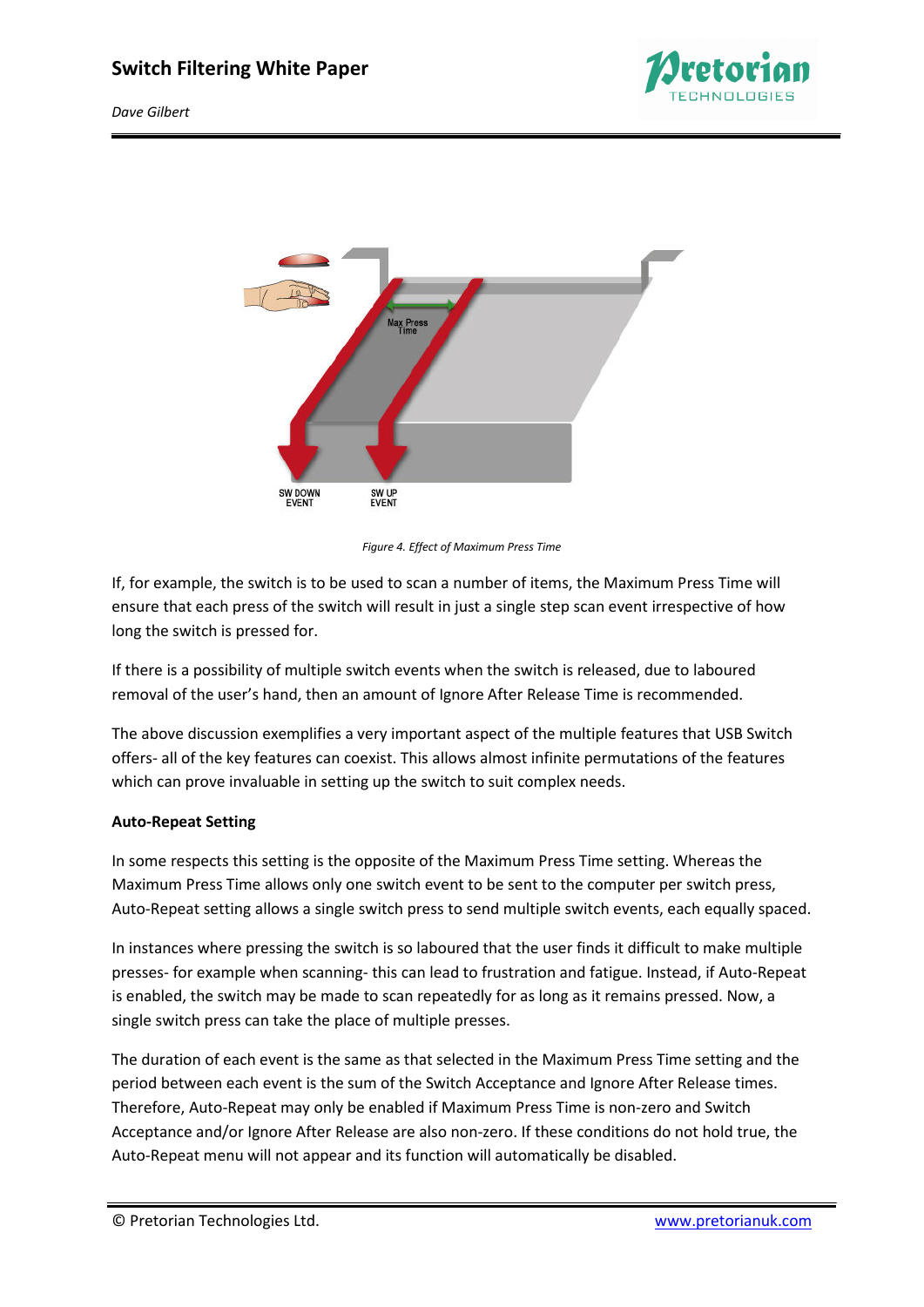

#### *Dave Gilbert*

At first sight this may appear rather complicated, but the simplest approach is to use the following settings:

- Switch Acceptance Delay = 0.
- Set Ignore After Release Time to the required time between switch events e.g. 2 sec.
- Set Maximum Press Time to required switch event duration- e.g. 0.2 sec.
- Set Auto-Repeat to 'Y'.

This will allow the first switch event to take place immediately that the switch is first pressed, which is generally what is required. Figure 5 shows the effect.



*Figure 5. Effect of Auto-Repeat Settings (Switch Acceptance Delay=0)* 

The alternative configuration would be as follows:

- Ignore After Release Time = 0.
- $\bullet$  Set Switch Acceptance Delay to the required time between switch events  $-e.g.$  2 sec.
- Set Maximum Press Time to required switch event duration- e.g. 0.2 sec.
- Set Auto-Repeat to 'Y'.

This combination of settings creates a slightly different effect where the first switch event takes place after the Switch Acceptance Delay- see Figure 6. This may be of benefit in certain situations, for example where there is some tremor.